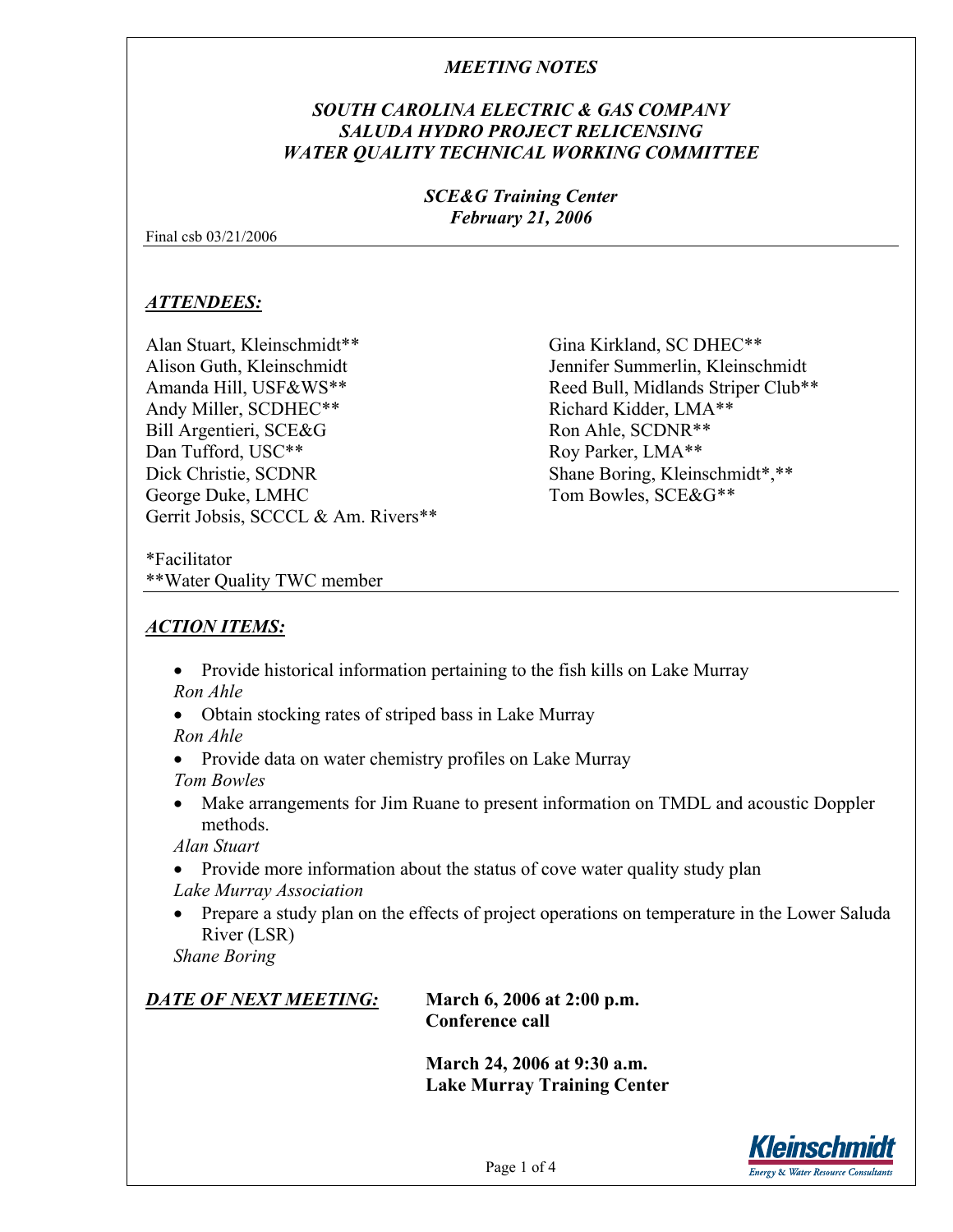## *SOUTH CAROLINA ELECTRIC & GAS COMPANY SALUDA HYDRO PROJECT RELICENSING WATER QUALITY TECHNICAL WORKING COMMITTEE*

### *SCE&G Training Center February 21, 2006*

Final csb 03/21/2006

### *MEETING NOTES:*

*These notes serve to be a summary of the major points presented during the meeting and are not intended to be a transcript or analysis of the meeting.* 

Shortly after the water quality RCG meeting, the group agreed to proceed with the Water Quality Technical Working Committee meeting.Shane Boring opened the meeting at approximately 2:30 PM, noting that the purpose of the meeting was to begin evaluating and prioritizing the study requests assigned to the Water Quality TWC.

#### **Cove water quality**

Roy Parker noted that Lake Murray Association (LMA) is currently preparing a study plan to examine cove water quality, which has potential to assist with addressing this issue. Roy Parker noted that they have selected cove types, but have not selected specific locations. Roy also explained that they will be monitoring coves that are planned to be developed in the future and monitor after development has occurred. He added that septic system drain fields systems and marinas located around these coves are among the LMA's main concerns. He also explained they want to examine phosphorus and fecal coliform. Dick Christie suggested to LMA that a simulation model, such as those used for land use planning, should be considered. Dick noted that he was familiar with these guidelines and would help LMA figure out what is needed. Alan Stuart suggested that LMA's study plan include timing and location of proposed sampling, as well as the parameters to be sampled, to ensure that LMA and SCE&G do not duplicate efforts. Tom Bowles noted that SCE&G samples twice a year, March and September, to obtain a representation of the best and worst water conditions. Tom noted that his sample locations include Shull Island, Hollow Creek, the forebay near the intake towers, Bear Creek, Camping Creek, the Little Saluda River and Turner's Cove. LMA noted they would have more information in about two weeks and would forward information to the group as it becomes available. Roy noted that he would like to send the study plan to Gina Kirkland and then on to the Water Quality TWC following her review.

#### **Effects of project operations on dissolved oxygen (DO) in Lake Murray and the LSR**

The group briefly discussed the issue of periodic low dissolved oxygen levels in the forebay. Gina Kirkland noted that she would like to see Lake Murray at its normal (water) level before any DO study is conducted. Several group members expressed a need to further understand the impact of project operations on DO in the forebay and how it may be impacting the striped bass population. Ron noted that it would be important to look at the conditions present for each of the significant fish kills to date, such as operations, weather, and stocking rates. Ron agreed to provide the group with information on historic fish kills in the lake. The group decided that a acoustic Doppler study may

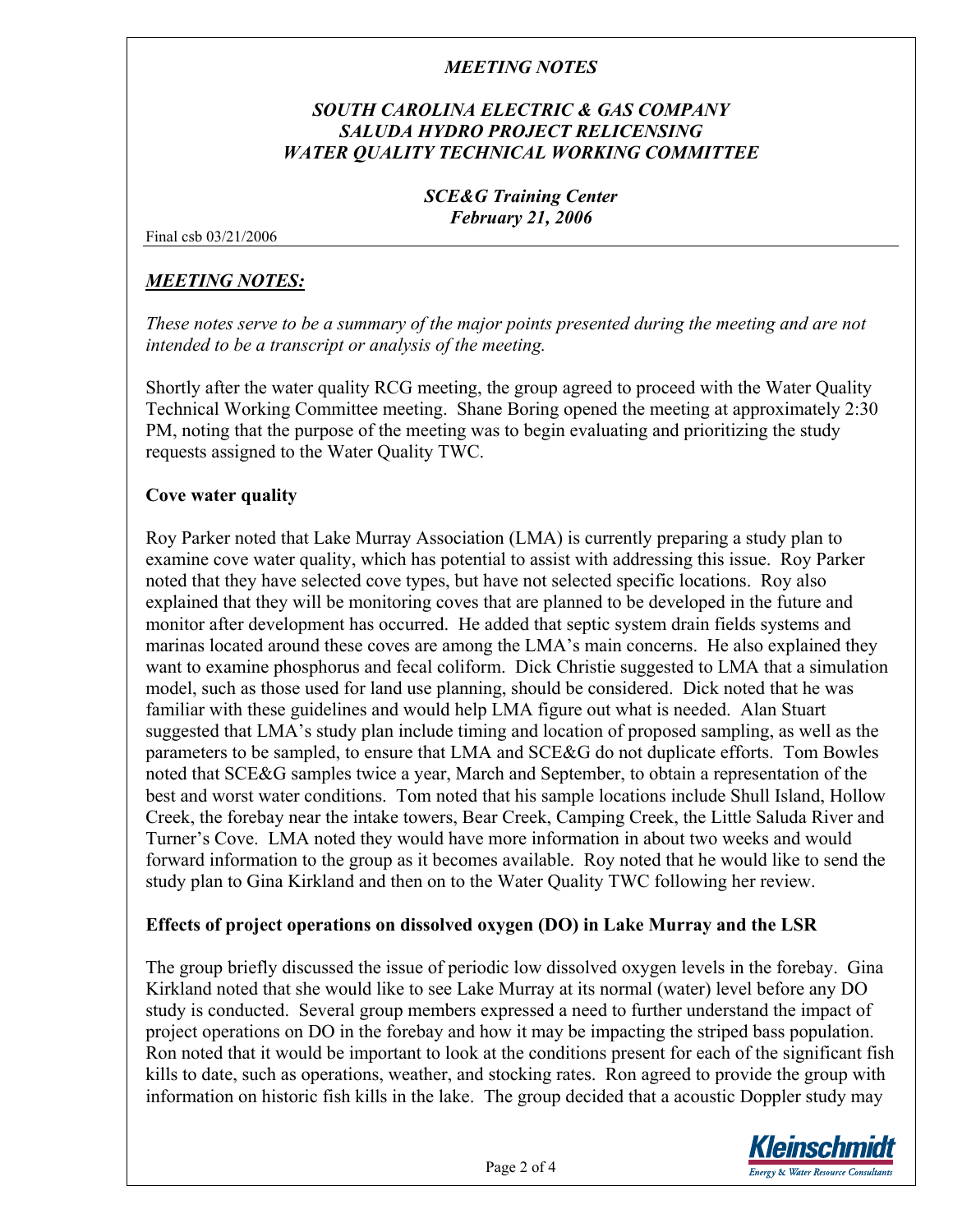## *SOUTH CAROLINA ELECTRIC & GAS COMPANY SALUDA HYDRO PROJECT RELICENSING WATER QUALITY TECHNICAL WORKING COMMITTEE*

### *SCE&G Training Center February 21, 2006*

Final csb 03/21/2006

 $\overline{a}$ 

be appropriate to evaluate the impact of operations on striped bass habitat during the late summer/early fall "crunch" period; Alan suggested setting up a date and time for Jim Ruane or other staff to come in and discuss this issue.

Briefly, the group discussed the unit upgrade study and specifically it was noted that hub baffle tests were performed on units one and five. It was also noted that units two through four could not be tested due to seal failure. A report is being prepared on the unit one and five testing, and the seals on units two through four will be repaired by July and tested this fall.

Gerrit Jobsis noted that data regarding current DO conditions below Saluda Hydro are needed to provide an adequate baseline for relicensing studies. He added that data showing the percentage of time the new site-specific DO standard is being met would be particularly useful. Alan Stuart noted that the result of the hub baffle effectiveness study (see discussion above) will likely provide much of the information referenced by Gerrit. He added that the hub baffles were installed to increase aeration potential of the turbines and to help ensure that the standard is being met. Bill Argentieri noted that if any modifications to operations or equipment (i.e. auto-venting turbine runners, etc) are needed to improve DO conditions, SCE&G would like to ensure that they provide generation as well. Gina Kirkland noted these modifications should be installed and in place by the application deadline. Bill noted that any such modification would certainly be included as an enhancement in the license application, but it is unlikely that they could be installed before the license application is filed.

While the group agreed that DO conditions in the lake and LSR are of extreme importance to relicensing, it was determined that the remainder of the meeting should focus on the proposed temperature study in the LSR and Congaree as it would need to be implemented as soon as possible to capture temperature dynamics associated with the onset of spring.

#### **Effects of project operations on temperature in the Lower Saluda(LSR) and Congaree Rivers**

Amanda Hill noted temperature profiles in the LSR and Congaree are high priority for USFWS. Ron Ahle noted there needs to be some baseline data established, which will help measure success for future studies. After a brief discussion, the group agreed that a temperature study on the LSR and Congaree was appropriate.

The group then discussed areas in the LSR and Congaree where water temperature should be measured<sup>[1](#page-2-0)</sup>. It was suggested, and the group agreed, that the USGS gages at Alston and below Saluda Hydro could be used to provide data for the Broad and Saluda, respectively, and that paired

<span id="page-2-0"></span> $1$  Locations were discussed during the March 6, 2006 Water Quality TWC conference call. Final TidbiT placement locations will be as identified in the final study plan and 3/6/06 conference call minutes.